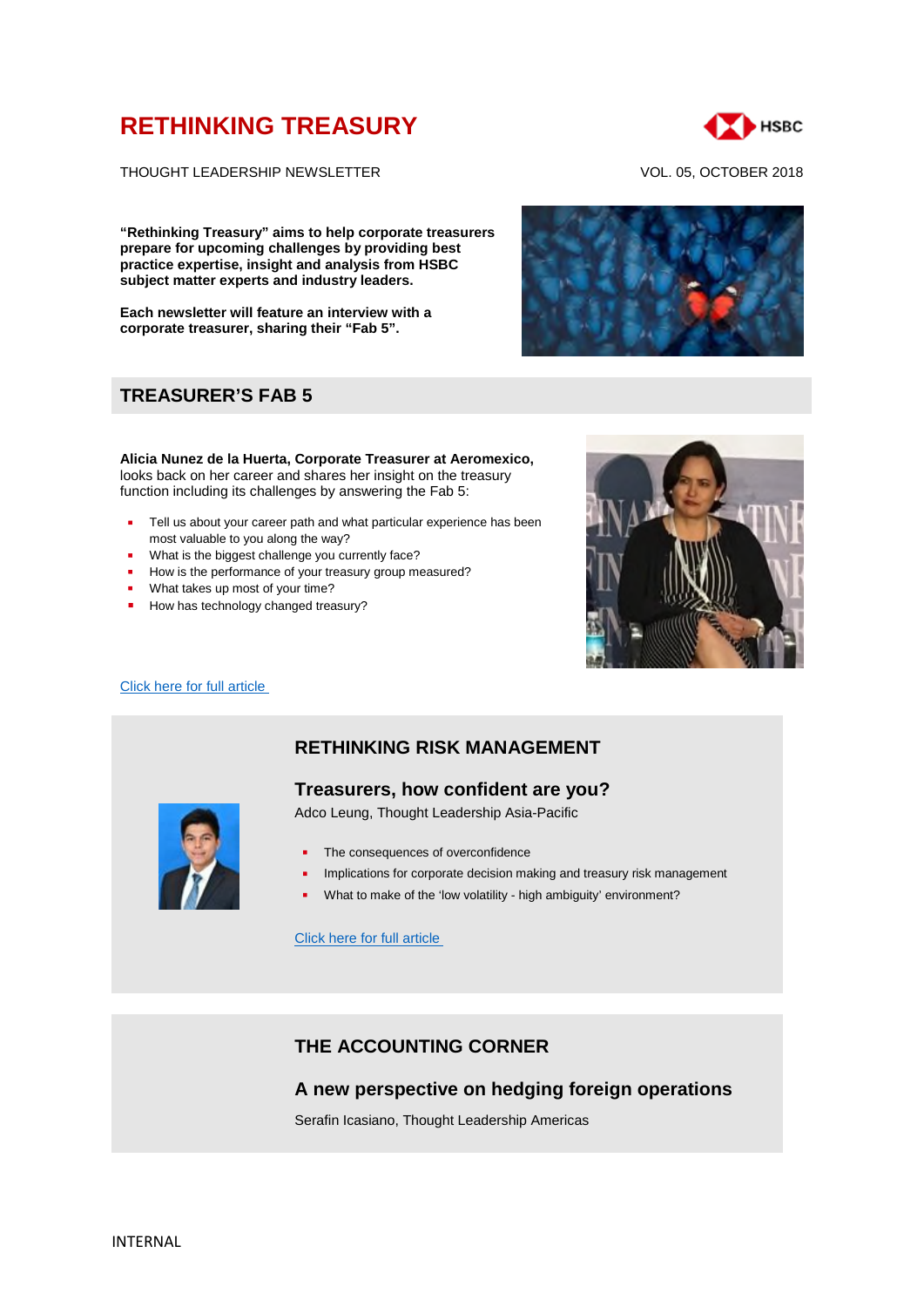

- Protecting earnings from foreign subsidiaries
- Aligning returns from foreign operations to Net Investment Hedging

[Click here for full article](https://www.gbm.hsbc.com/insights/markets/hedging-foreign-operations)

# **RISK MANAGEMENT - CYBER SECURITY**

### **Latin American Cybersecurity: A Fast-Growth priority**

Carlos Gonzalez Fillad, Regional Head of Latin America GLCM Lance T Kawaguchi, Global Head - Corporates, GLCM



HSBC M **Global Research** 

- The cyber landscape and the value of data
- The weakest link: People
- Investing in business continuity

[Click here for full article](https://www.gbm.hsbc.com/insights/global-liquidity-and-cash-management)

# **DIRECTION OF ECONOMIC GROWTH**

### **The World in 2030**

Provided by HSBC GLOBAL RESEARCH

- **Emerging economies offer the best prospects for long-term growth...**
- …but the challenges for policymakers, although they may shift, are unlikely to lessen
- China looks set to be the world's largest economy by 2030 while India should jump to No.3

#### [Click here for full article](https://www.research.hsbc.com/R/10/sQRpslJ2eHzt)

A log-in to the Research Website is required to access this report. Please contact your HSBC representative if you are unable to access it.

#### **CONTACT THE THOUGHT LEADERSHIP TEAM:**

**thought.leadership.global@hsbc.com**

#### **DISCLAIMER:**

Marketing Material – This is not Investment Research. For Professionals and Eligible counterparties only. The material contained in this document is for general information purposes only and does not constitute advice or a recommendation to buy or sell investments. Issued by HSBC Bank plc.